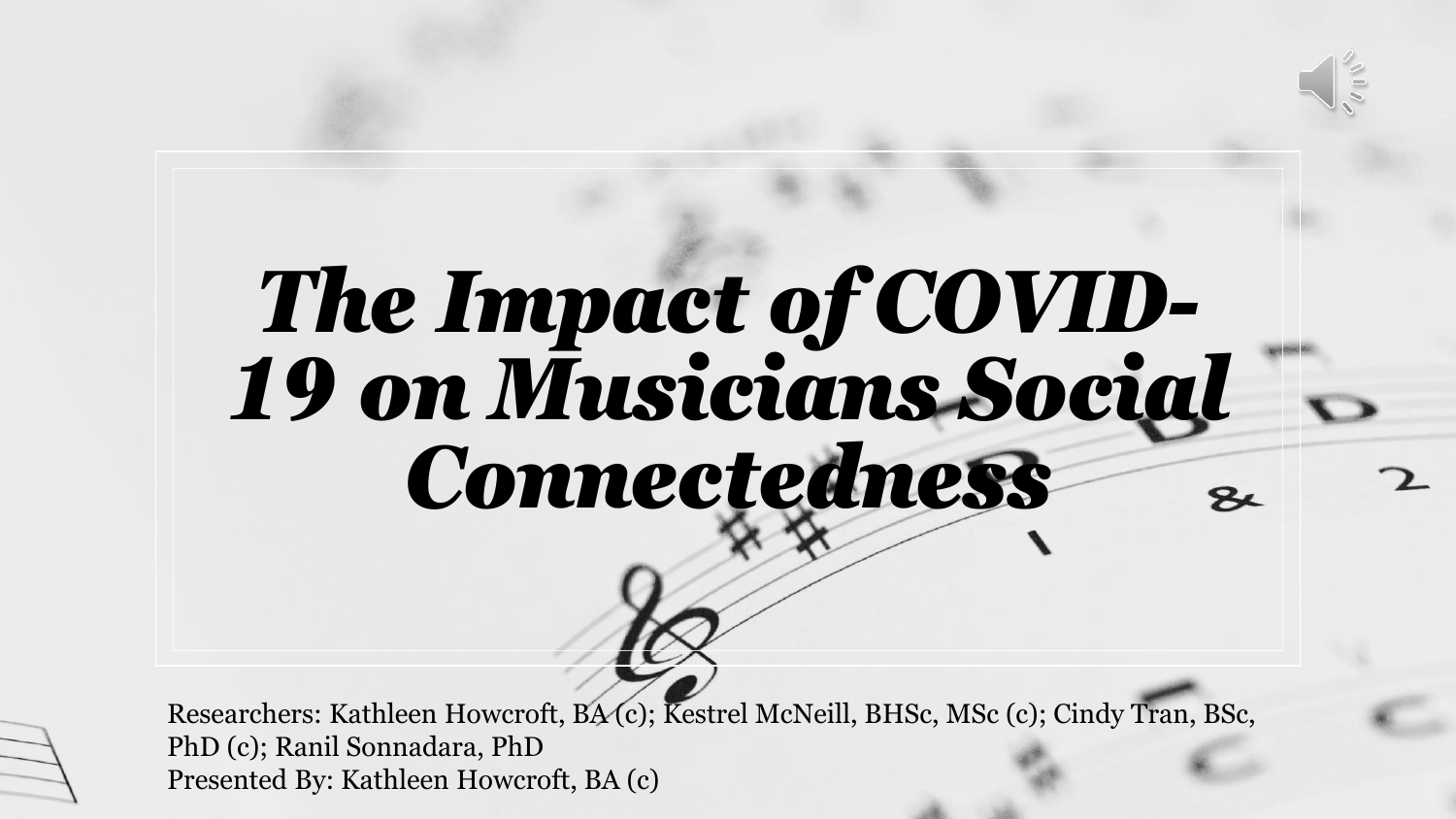

### **Social connectedness**:

◦ Characterized as a type of belongingness (or lack thereof) and is considered an attribute and sense of the self relation to the social world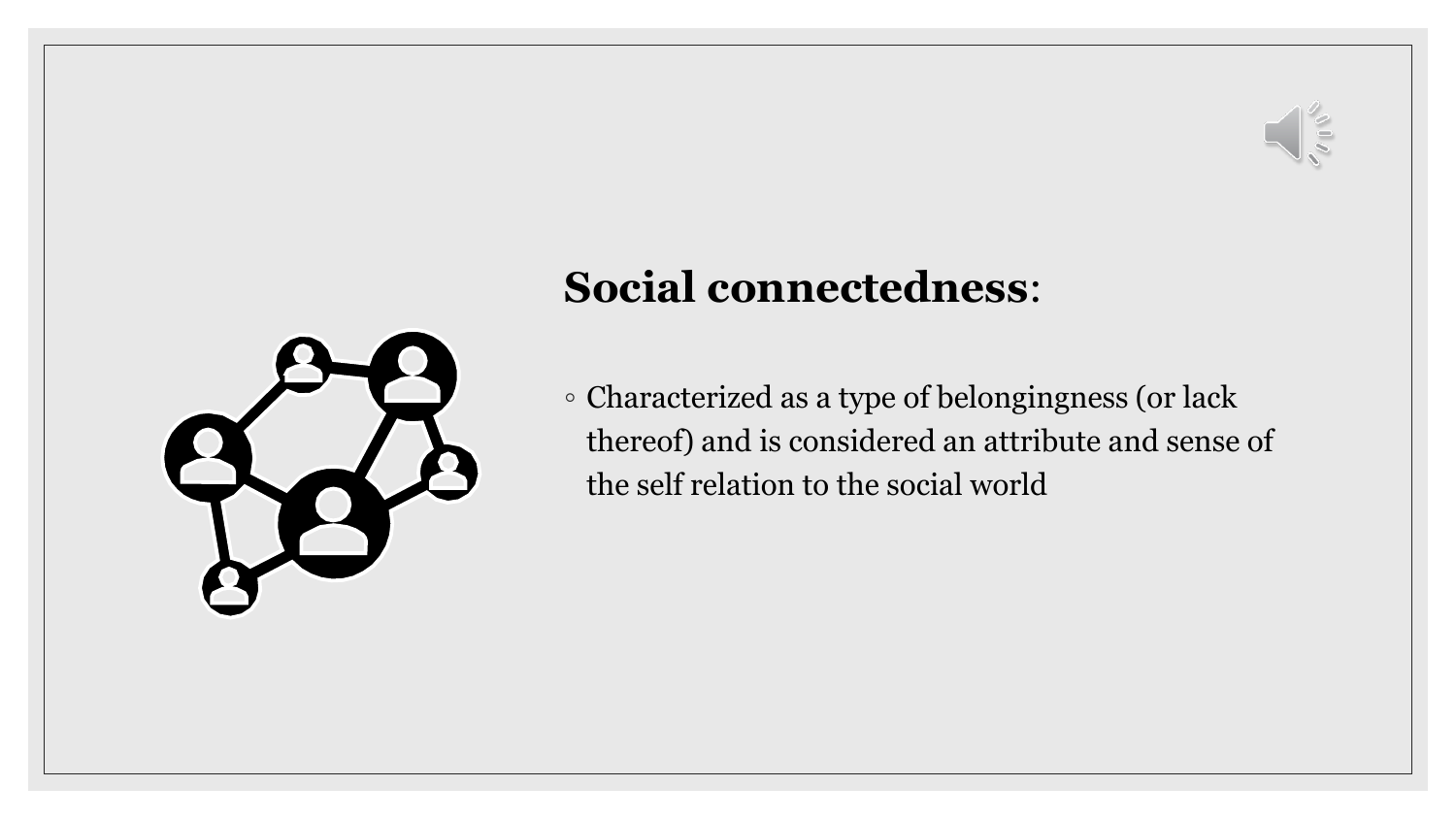## *Research Questions*



◦ 1) Explores the relationship between social connectedness and Mental health in young musicians.

◦ 2) Examines how social connections developed through music affect mental health, performance, and social relationships.

◦ 3) Explores how these relationships and the musician's mental health have been impacted by COVID-19.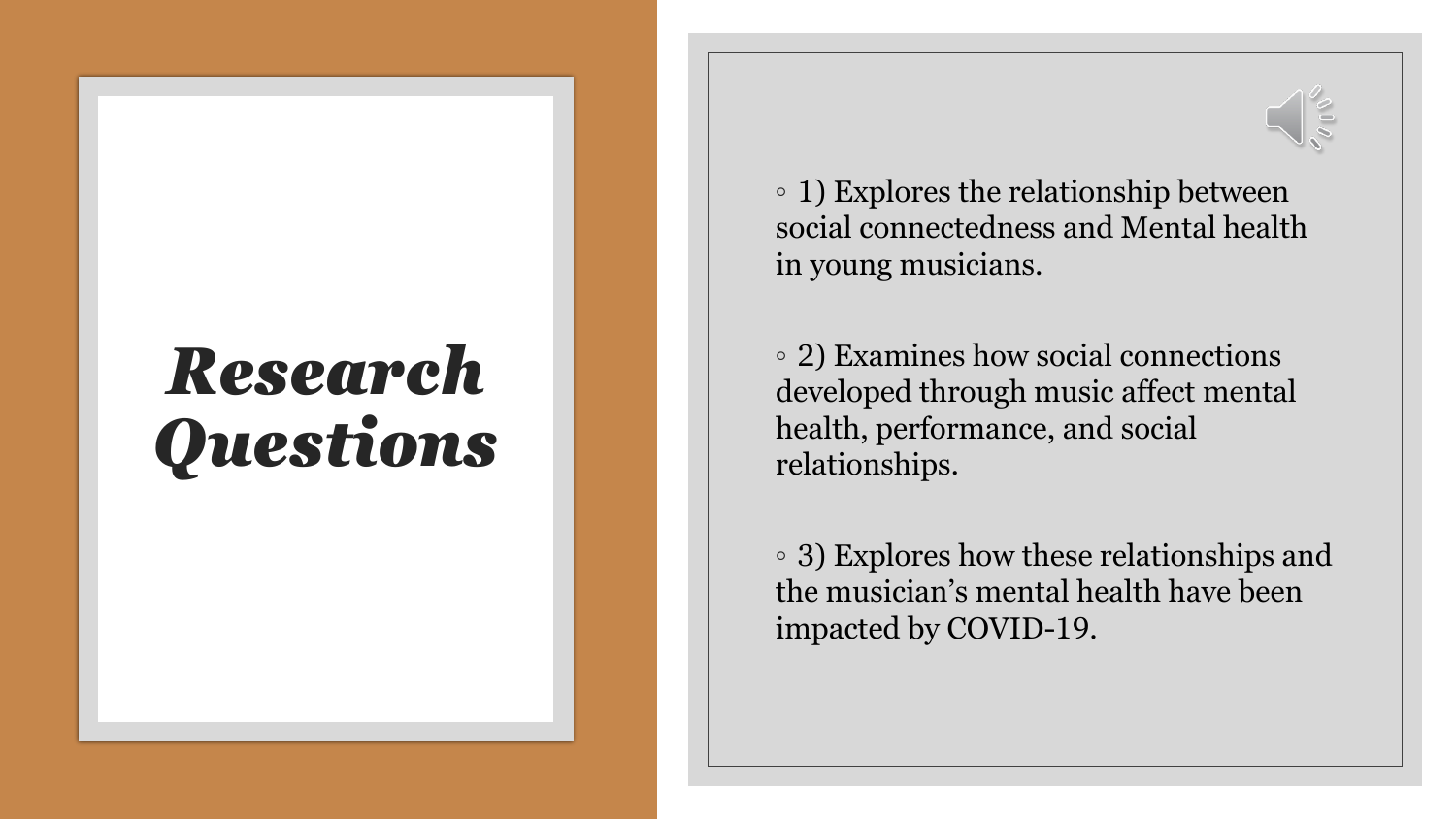## *Parallel Convergent Mixed Methods*

### Quantitative Qualitative

 $\mathscr{O}^0\mathscr{O}_\mathscr{O}$ 

Each participant filled out an online survey at time 1 and time 2 Each participant was interviewed at time 1 and time 2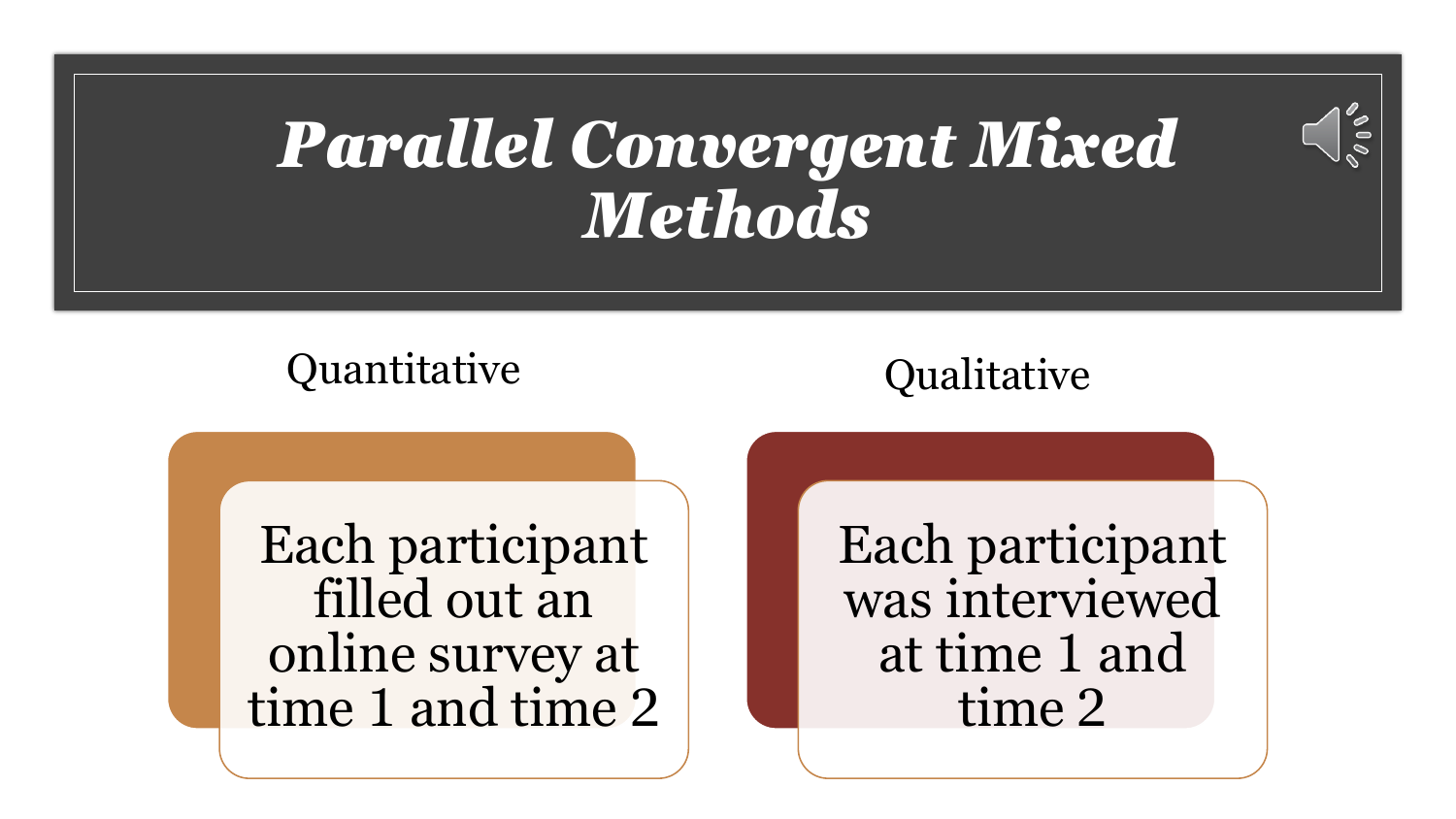